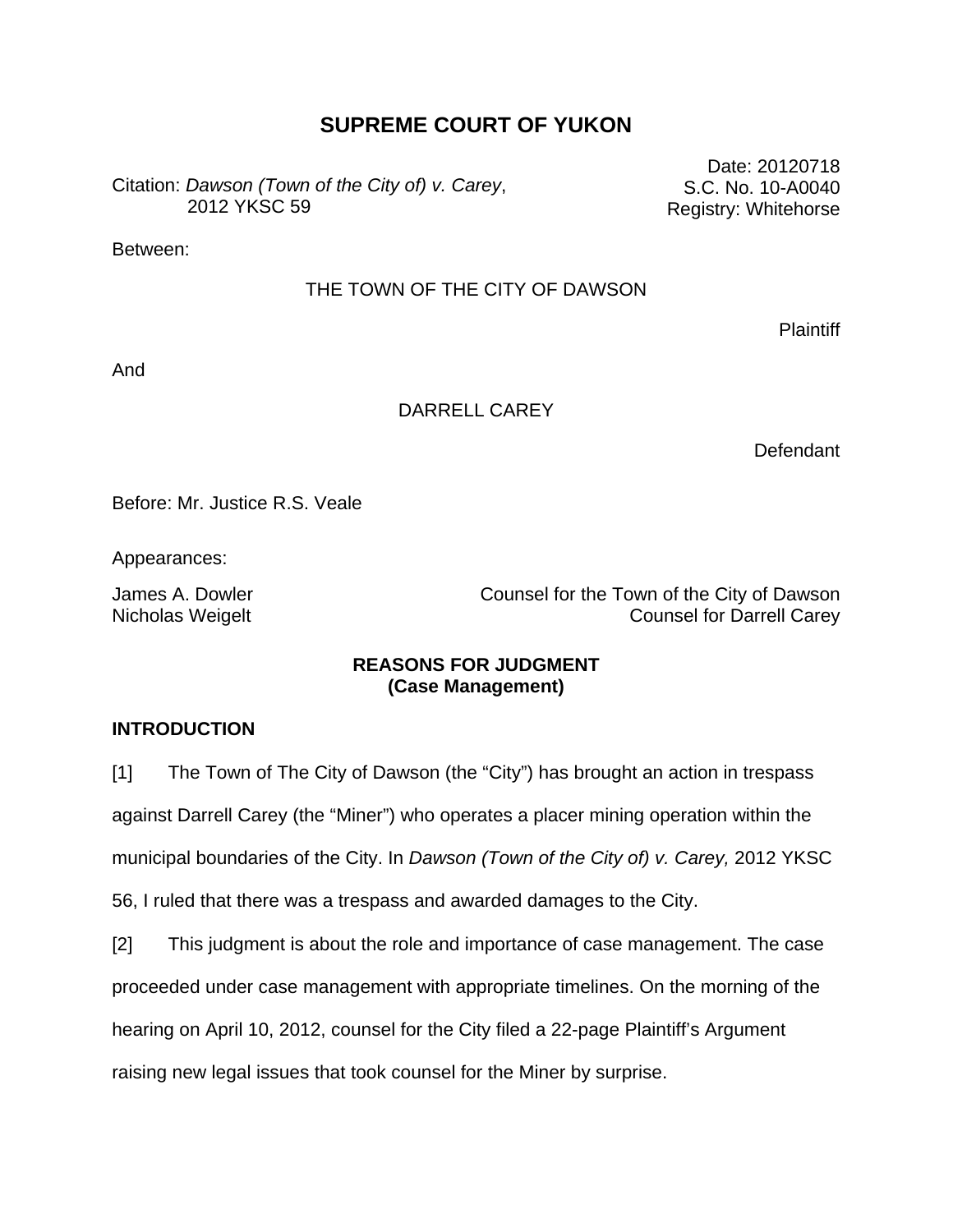[3] As a result, the hearing was one sided in favour of the City. I offered counsel for the Miner a remedy of his choosing including an adjournment with costs. The offer was declined and the hearing proceeded with counsel for the Miner being granted the right to file further written argument and counsel for the City having a right to reply.

[4] Counsel for the Miner filed a Further Written Argument of 6 pages on April 30, 2012, and counsel for the City replied with a Response of 16 pages on May 7, 2012.

#### **BACKGROUND**

[5] Counsel for the City filed the original Statement of Claim on June 14, 2010. There was a change in counsel and an Amended Statement of Claim was filed on July 9, 2010. Counsel for the Miner filed a Statement of Defence on August 4, 2010.

[6] In this jurisdiction, a mandatory case management conference is required within 90 days from the filing of the Statement of Claim. This conference took place on September 7, 2010. Counsel indicated that Lists of Documents would be exchanged and a further case management date was set for September 21, 2010. That date was adjourned generally at the joint request of counsel.

[7] Both of the counsel that ultimately proceeded to trial are out-of-town counsel. Case management took place by teleconference for their convenience.

[8] The next case management conference took place on January 21, 2011, and counsel indicated the factual and legal complexities of the court action that needed to be addressed for the action to be ready for trial. The City was considering retaining an engineer to examine the roadway in question. Counsel for the Miner queried whether the City owned the right of way in question.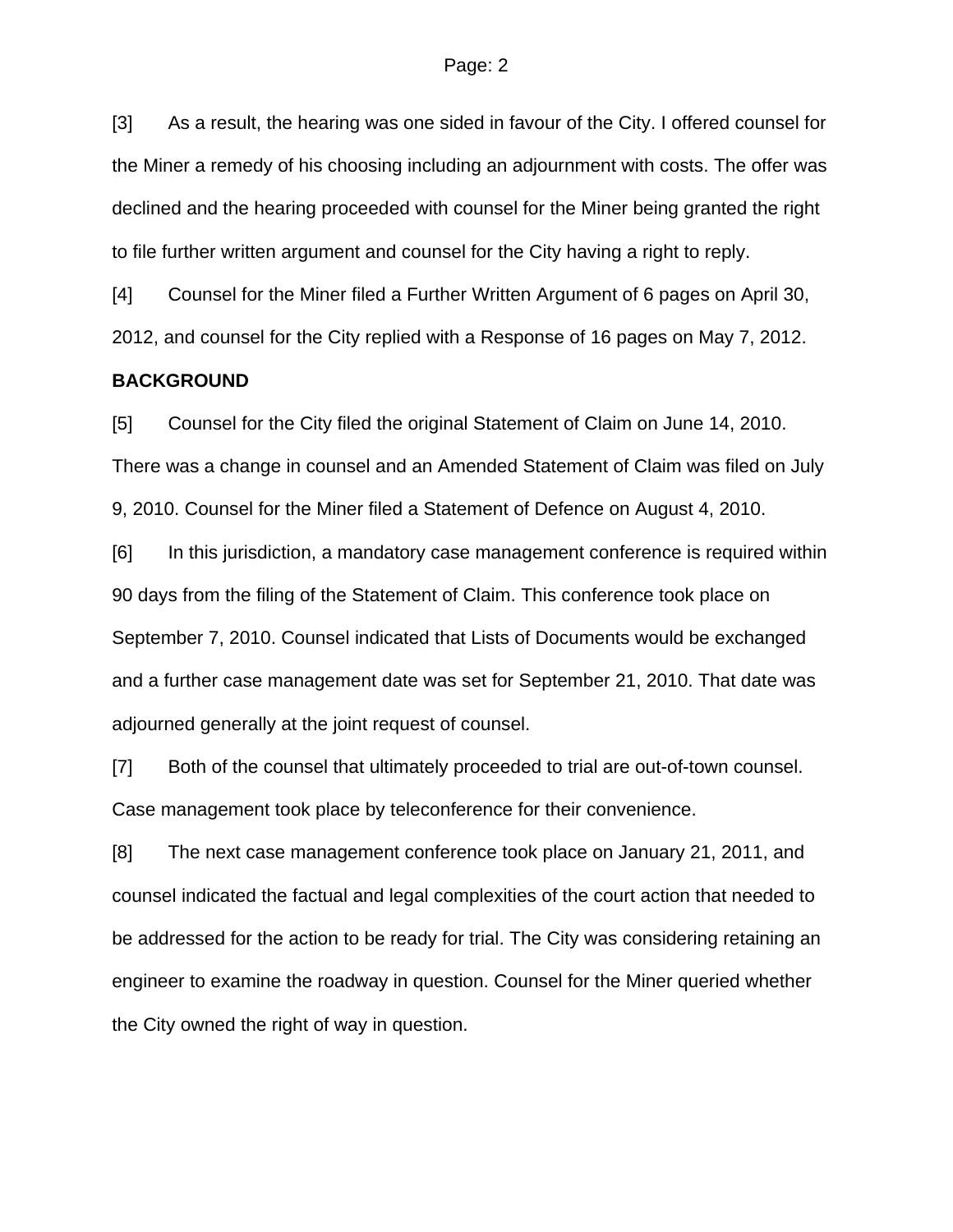[9] The next case management date was February 15, 2011. Counsel for the Miner provided a helpful four-page outline explaining the history of the placer mine and the roads. He indicated that the City's affidavit of documents was not delivered until January 25, 2011 via a facsimile which was not legible, although a hard copy was provided at a later date. At this conference call, the issue appeared to be whether the City could impose further municipal restrictions on the Miner's Water Use Licence. A trial date was set for September 26 – 30, 2011, with a further case management conference on June 30, 2011.

[10] On June 30, 2011, counsel advised that considerable progress had been made at a recent examination for discovery and that both sides had a better understanding of the issues involved. Counsel for the City indicated an Amended Statement of Claim would be filed.

[11] At a case management conference on September 7, 2011, counsel for the City presented a Further Amended Statement of Claim. Both counsel agreed that the trial could not proceed and the Further Amended Statement of Claim was filed October 14, 2011. The reason for the delay was the factual complexity of the case and the discovery that a second roadway was allegedly also the subject of trespass. Both counsel agreed that it would be appropriate to prepare an Agreed Statement of Facts, as the issue of the Water Use Licence and the roadways needed to be clarified.

[12] A Case Management Order was made on September 7, 2011, adjourning the trial date to February 6 – 10, 2012. The City was ordered to produce an outline of facts and issues with case law on or before January 6, 2012. Counsel for the Miner was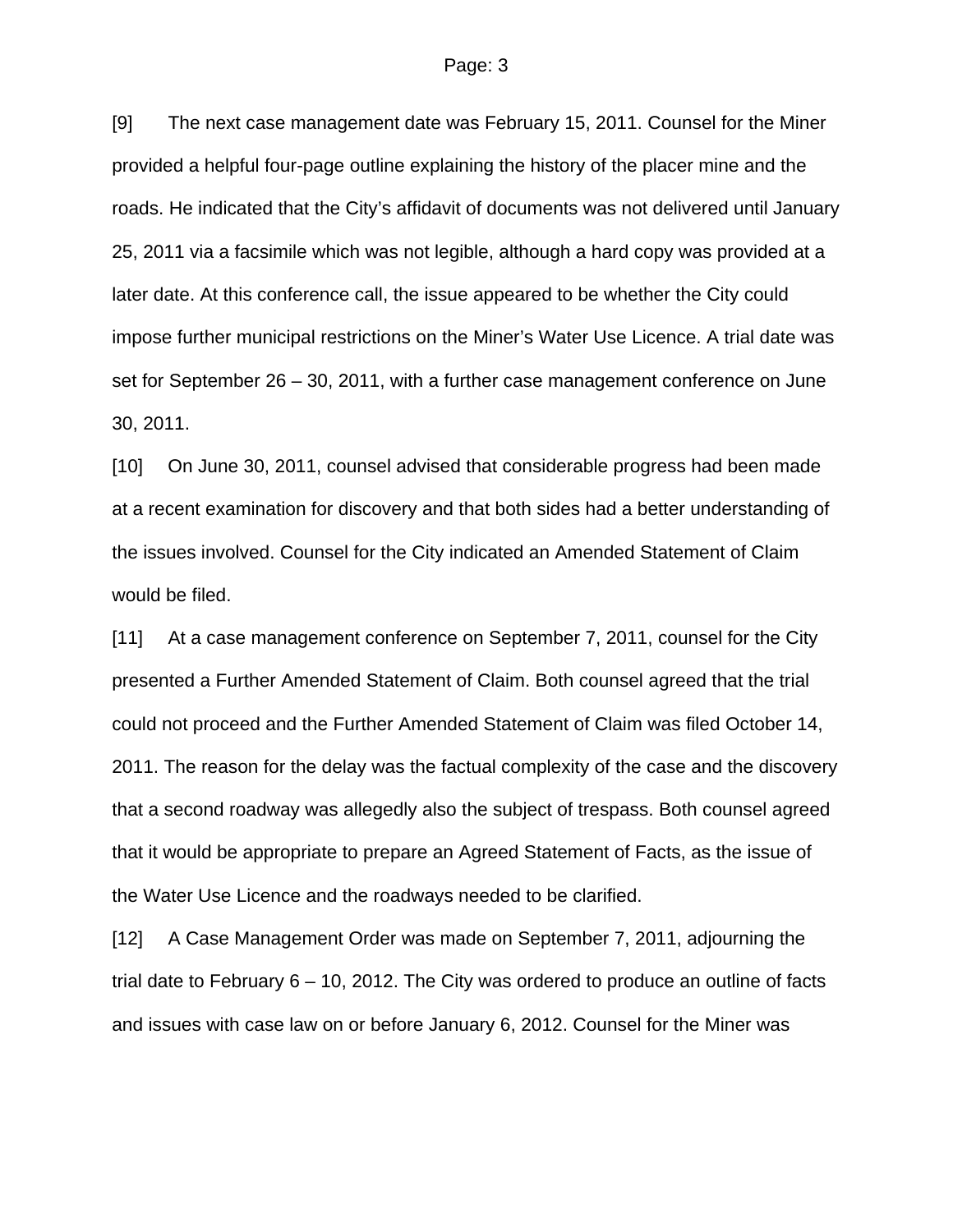ordered to provide an outline of facts and issues on January 13, 2012. Counsel for the Miner filed an Amended Statement of Defence on January 11, 2012.

[13] Counsel for the Miner filed his outline on January 16, 2012 (dated January 13, 2012) and counsel for the City filed its outline on January 27, 2012 (dated January 6, 2012). I assume that counsel exchanged their outlines on the January 6 and January 13 dates as ordered, because they addressed the same issues: i.e. did the City control the roads, did the Miner trespass on the roads and what would the damages be? The City's outline was very brief consisting of three pages plus statutes and case law, and the Miner's outline was nine pages in length with a more extensive discussion of the issues and the law.

[14] There was a further case management conference on January 25, 2012, prior to the trial dates of February 6 - 10, 2012. Counsel indicated a great deal of progress had been made in resolving the factual and legal background. They said that an Agreed Statement of Facts on the trespass allegations and the damages would be prepared, resulting in a reduction of the anticipated trial time from one week to two days.

[15] By e-mail in February, counsel indicated there was great progress with the Agreed Statement of Facts, and that the trial would consist solely of legal argument and require only one day. It was agreed that the trial would be heard in Whitehorse on April 10, 2012.

#### **The Trial**

[16] On April 10, 2012, the trial commenced with counsel for the City filing the following documents: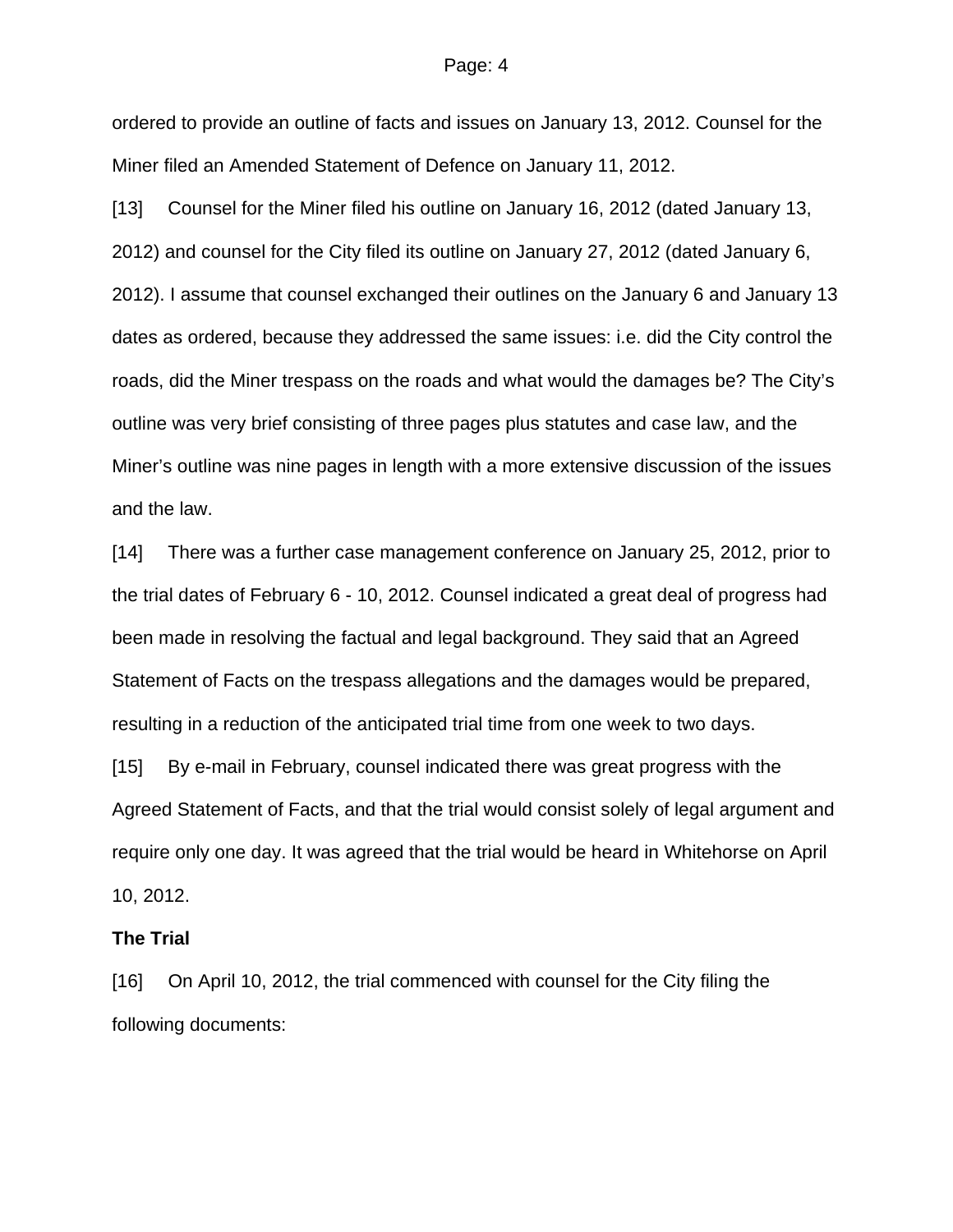- 1. Agreed Statement of Facts (filed April 3, 2012) containing the background, relevant legislation, information on the Dome Road and Mary McLeod Road, the alleged trespasses on Sites A and B with agreed-upon damage calculations and an agreement to admit aerial photographs and applicable Water Use Licences.
- 2. The Second Agreed Statement of Facts outlining the City's management and control of the Dome Road and Mary McLeod Road and two further documents.
- 3. A Joint Book of Legislation consisting of:
	- a) the Highways Acts;
	- b) the Municipal Acts;
	- c) the Placer Mining Acts and regulations;
	- d) excerpts from the Devolution Transfer Agreement.
- 4. A Joint Book of Documents containing thirteen maps, aerial photographs and Water Use Licences and Water Board Decisions.
- 5. A Dome Road Site Survey and Volume Determination Report
- 6. A chronology of factual and legislative events.
- [17] And finally the two controversial documents:
	- 1. The Plaintiff's Argument consisting of 22 pages; and
	- 2. the Plaintiff's Book of Authorities consisting of nine case precedents.
- [18] The City's Argument and Book of Authorities had not been discussed in case

management and counsel for the Miner had not received copies in advance.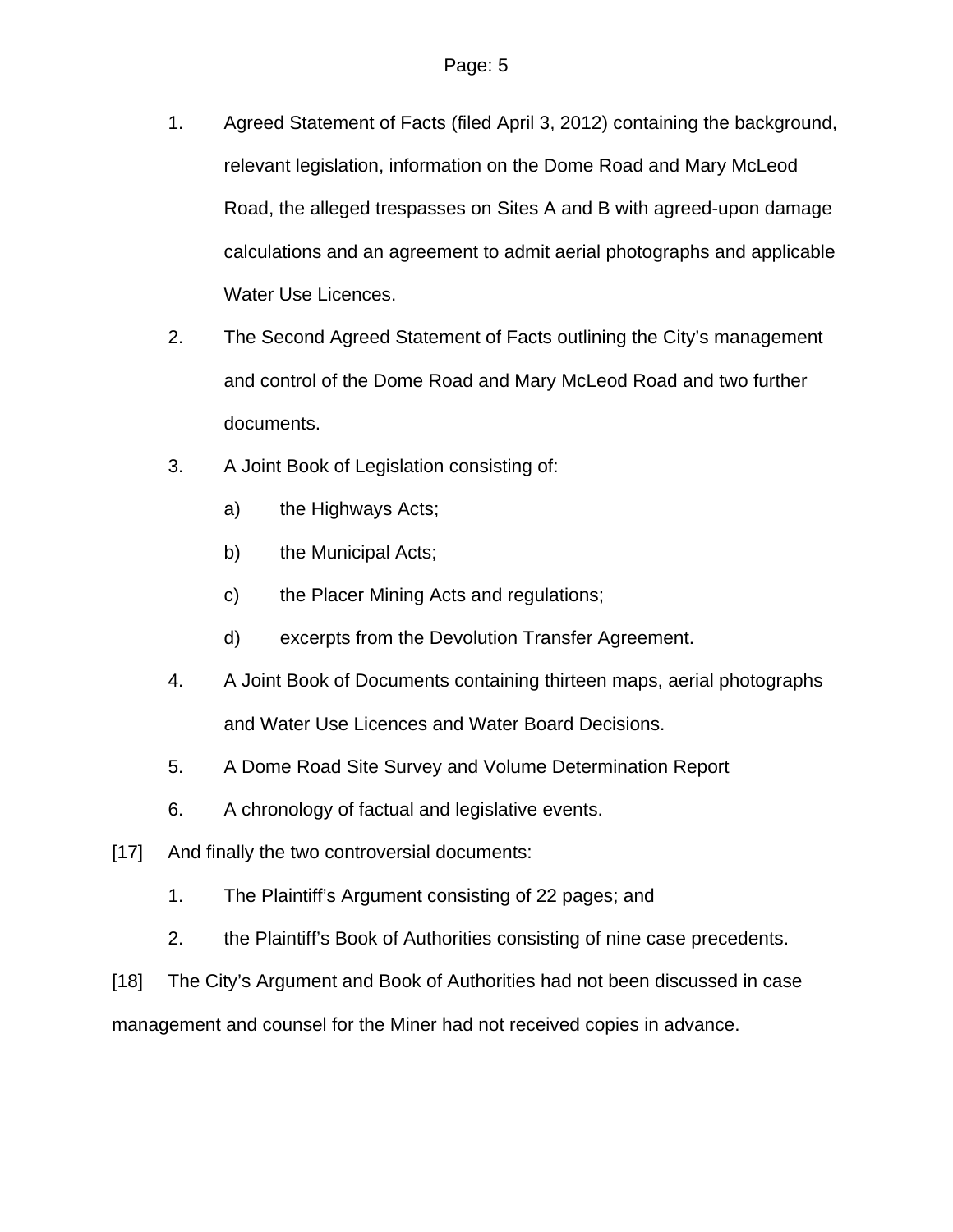[19] At this point, I inquired of counsel for the Miner whether he wished an adjournment or any other remedy with respect to the filing of the City's Argument and Book of Authorities. Both counsel had come up from Vancouver and counsel for the Miner indicated his surprise but said he preferred to wait until he had taken an opportunity over the lunch hour to read the documents and assess his situation. [20] After the lunch break, counsel for the Miner indicated that he would proceed on the understanding that he could respond in writing by April 30, 2012, and the City could reply by May 7, 2012. Counsel for the Miner expressed surprise at the City's focus on s. 18 of the *Placer Mining Act*, S.Y. 2003, c. 13, which had not been referred to in the City's Outline or pleadings.

#### **Case Management Law**

[21] The Supreme Court of Yukon is a mandatory case management jurisdiction, except for family law proceedings (which have a separate procedure), estate matters, collections and adoptions. Rule 1(7) and Practice Direction 48 require a mandatory case management conference within 90 days of the filing of a Statement of Claim or Petition. The mandatory meeting is usually brief. Counsel who wish to move their cases along have already reached agreement on timelines for document disclosure and discovery, and a second case management conference is scheduled to assess progress and make future procedural orders to move the case as quickly as possible. Where no party requests further case management, Rule 1(9) requires that the case be called forward in one year for the parties to explain why there is no settlement or trial date. Any counsel or party can request a case management conference at any time. There is no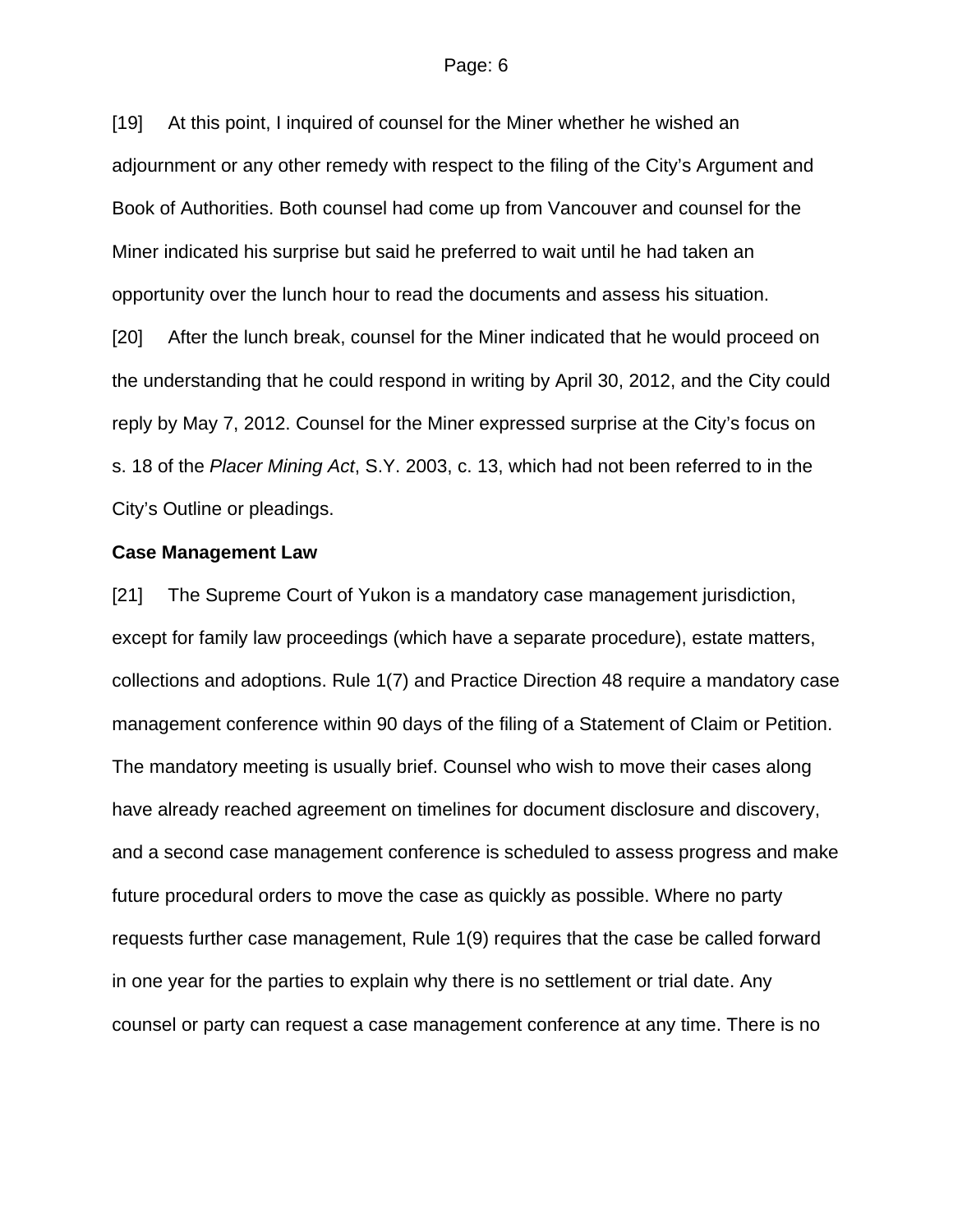threshold requirement, as the Court considers that case management is essential in moving cases forward to settlement or trial.

[22] Some of the advantages of case management are:

- 1. counsel are required to communicate with a judge, which in this jurisdiction is generally the assigned trial judge;
- 2. dates or timelines can be set to accomplish the production of documents and discovery;
- 3. trial dates and judicial settlement conference dates can be set where counsel and the court can make a reasonable estimate of the time required;
- 4. the case management judge can discuss and resolve procedural disagreements or set dates for interim applications; and
- 5. all of the above provide better access to justice at reduced cost.

[23] These are but a few of the general advantages to case management. Rule 1(8)

gives the following objectives:

(a) encourage the parties to co-operate with each other in the conduct of the proceeding;

(b) identify the issues at an early stage;

(c) decide promptly which issues need full investigation and trial and which may be disposed of summarily under these rules;

(d) decide the order in which issues are to be resolved;

(e) encourage the parties to use alternative dispute resolution procedures the court considers appropriate, and facilitate the use of those procedures;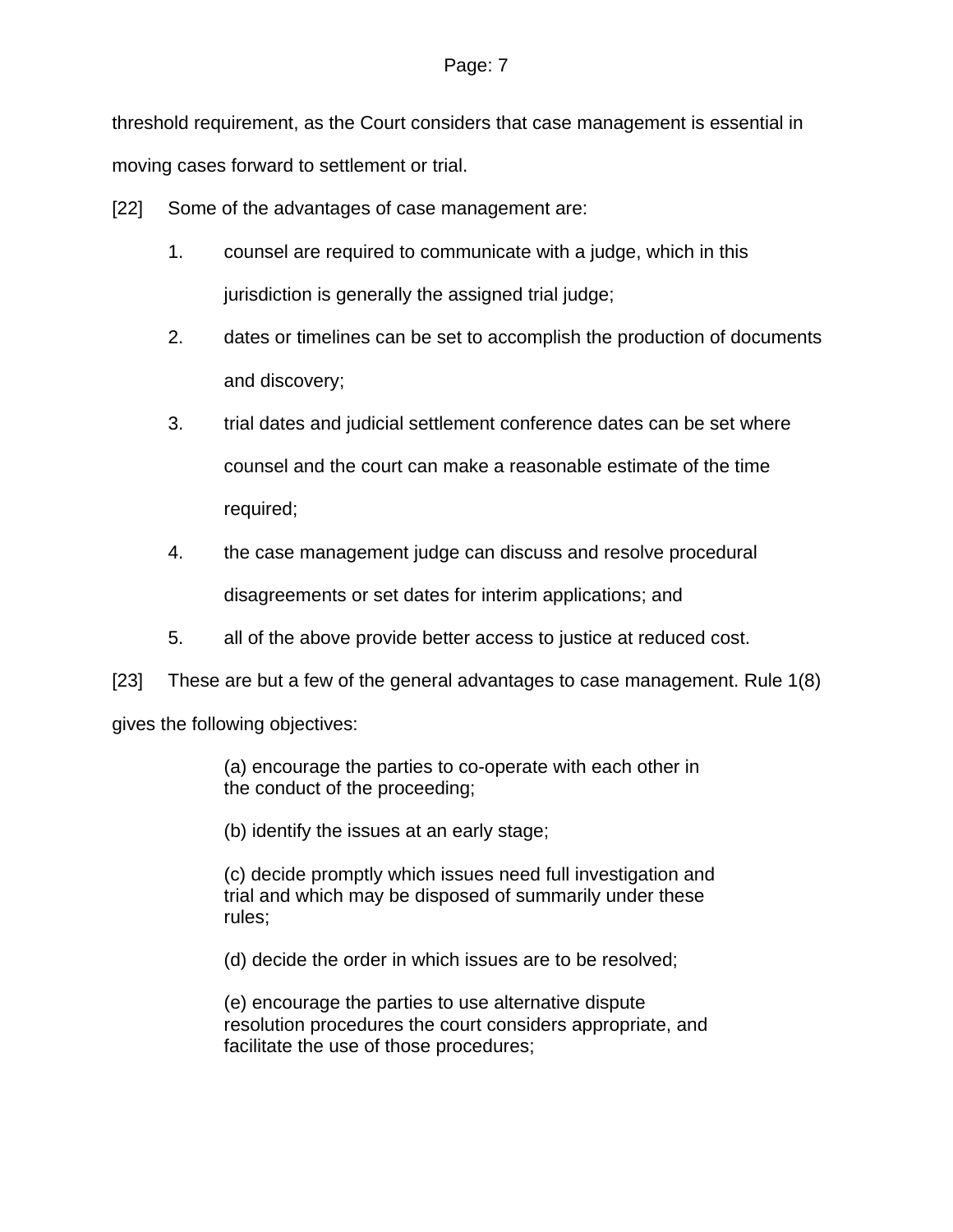(f) help the parties to settle the whole or part of the proceeding by using judicial settlement conferences;

(g) set realistic timetables or otherwise control the progress of the proceeding;

(h) consider whether the likely benefits of taking a particular step justify the cost of taking it;

(i) deal with as many aspects of the proceeding on the same occasion as is reasonably practicable;

(j) make use of technology, including telephone conferencing and video conferencing;

(k) give directions to ensure that the proceeding proceeds quickly and efficiently; and

(l) make any other orders and give any other directions the court considers appropriate.

[24] The practice followed is to file any case management orders following the case

management conference, so every one is notified of the procedure to be followed and

can assess whether timelines and objectives have been met at the next meeting. Case

management conferences proceed on the date set unless all counsel agree on an

adjournment. A case management order is the same as any order of the court and if

timelines cannot be met, they must be addressed in a further case management

conference. While these principles would be well understood by the resident bar, there

are counsel resident in other jurisdictions who may not be familiar with Yukon case

management practices.

[25] The object of the *Rules of Court* is set out in Rule 1(6):

The object of these rules is to secure the just, speedy and inexpensive determination of every proceeding on its merits and to ensure that the amount of time and process involved in resolving the proceeding, and the expenses incurred by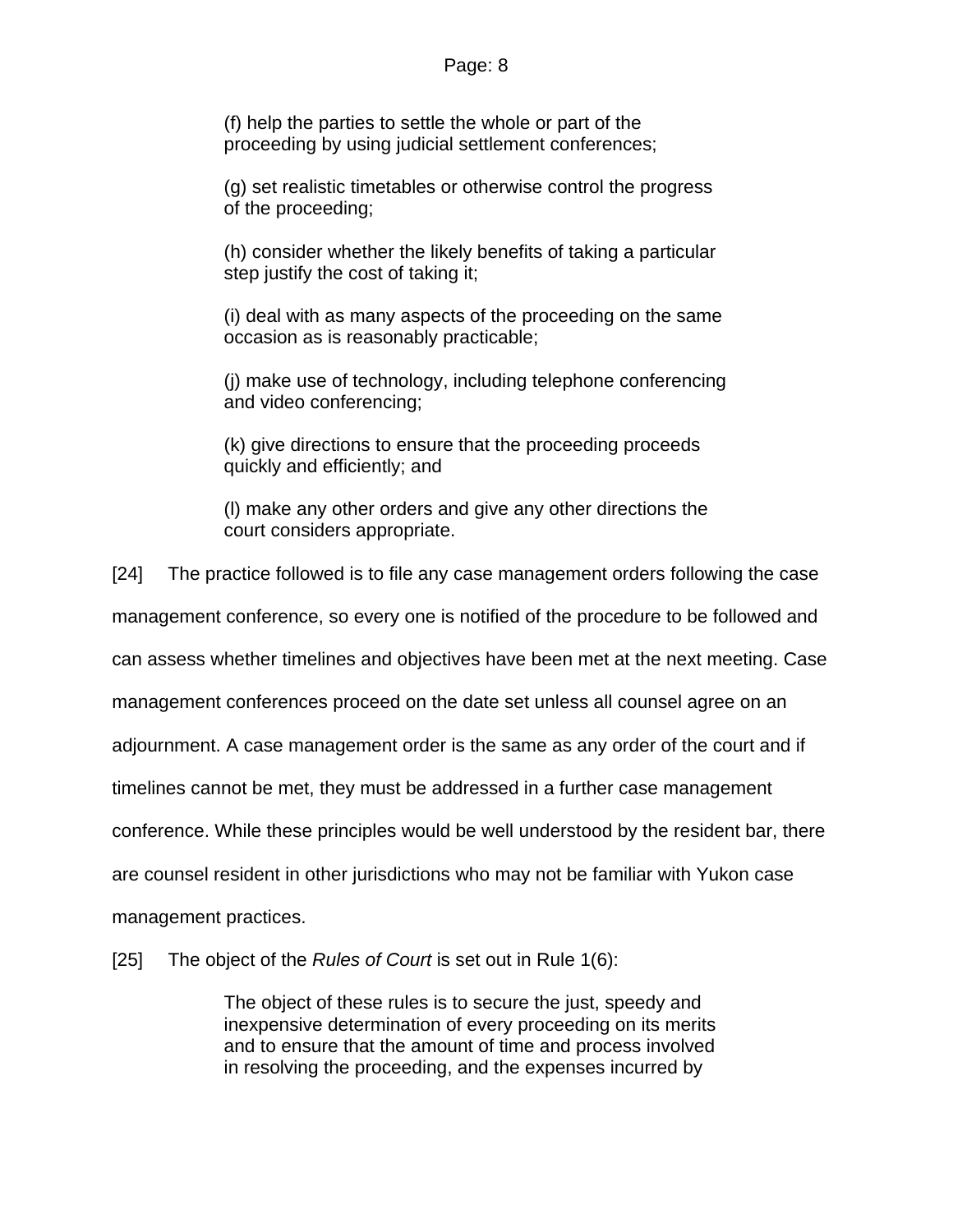the parties in resolving the proceeding, are proportionate to the court's assessment of

(a) the dollar amount involved in the proceeding,

(b) the importance of the issues in dispute to the jurisprudence of Yukon and to the public interest, and

(c) the complexity of the proceeding.

[26] As the submissions of counsel focussed on whether it was appropriate to raise

the issue of s. 18(1) of the *Placer Mining Act* at such a late date, I am setting out the

relevant section of Rule 20 of the *Rules of Court,* which has some bearing on the point.

The *Rules* address whether a specific statutory section must be addressed in pleadings.

### **Contents**

(1) A pleading shall be as brief as the nature of the case will permit and must contain a statement in summary form of the material facts on which the party relies, but not the evidence by which the facts are to be proved.

…

# **Objection in point of law**

(9) A party may raise in a pleading an objection in point of law.

### **Pleading conclusions of law**

(10) Conclusions of law may be pleaded only if the material facts supporting them are pleaded.

…

# **Pleading after the statement of claim**

(17) In a pleading subsequent to a statement of claim a party shall plead specifically any matter of fact or point of law that

(a) the party alleges makes a claim or defence of the opposite party not maintainable,

(b) if not specifically pleaded, might take the other party by surprise, or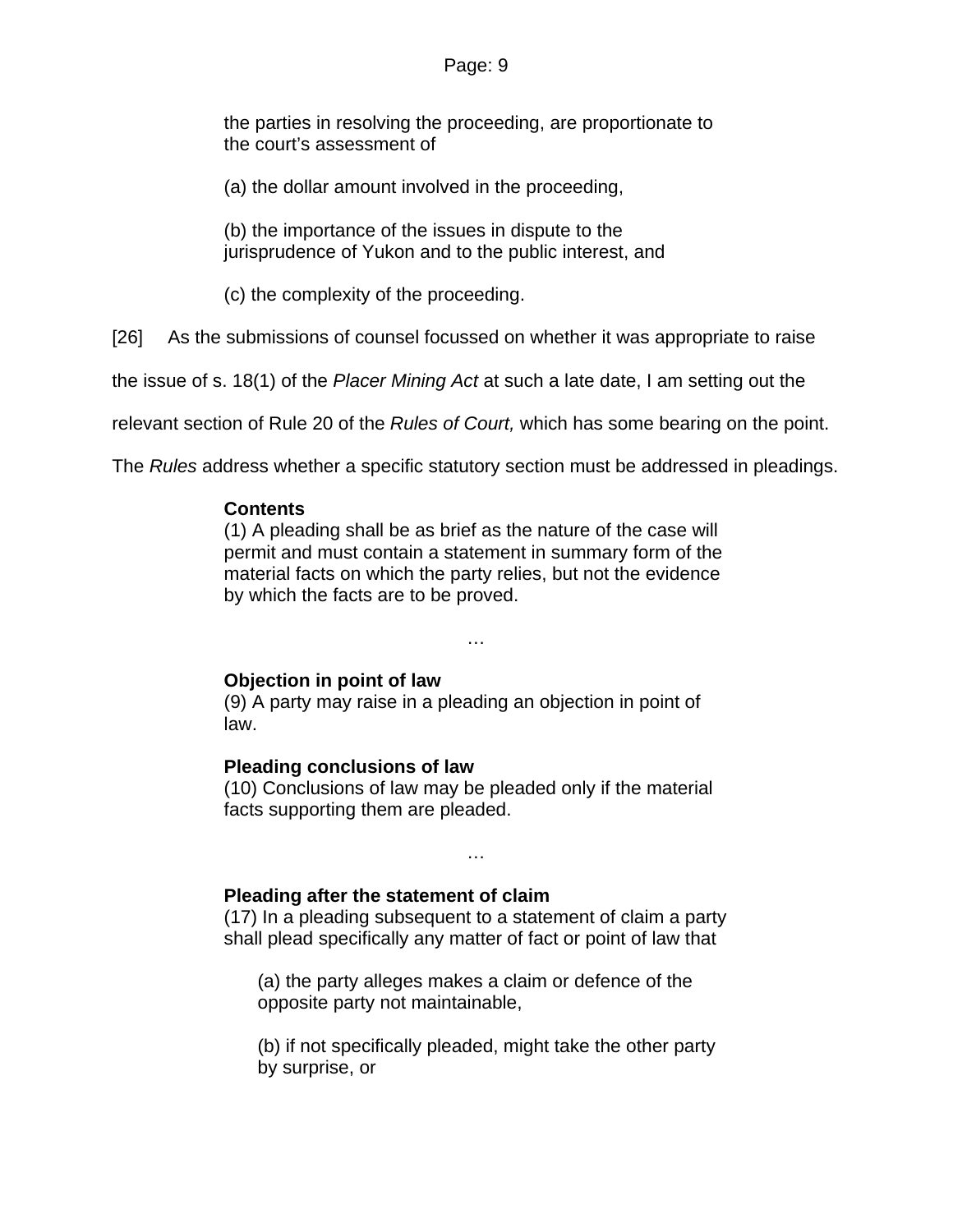(c) raises issues of fact not arising out of the preceding pleading.

# **General denial sufficient except where proving different facts**

…

(22) It is not necessary in a pleading to deny specifically each allegation made in a preceding pleading and a general denial is sufficient of allegations which are not admitted, but where a party intends to prove material facts that differ from those pleaded by an opposite party, a denial of the facts so pleaded is not sufficient, but the party shall plead his or her own statement of facts if those facts have not been previously pleaded. (my emphasis)

[27] Counsel for the Miner alleges that at the hearing date on April 10, 2012, counsel for the City advanced for the first time the argument that s. 18 of the *Placer Mining Act* applied to this dispute. This section requires that the Miner give security before entering on the City roads. Counsel for the Miner submits that this was never pleaded, not raised at case management conferences, nor referred to in the outline filed by counsel for the City on January 27, 2012. In short, counsel for the Miner says he was "ambushed" by the change in the Plaintiff's argument.

[28] Counsel for the City submits that he pleaded all the material facts and trespass law relied upon at trial and that the Miner was required to plead the facts and law to establish his lawful authority to mine. Counsel for the City submits that the City was not required to plead s. 18(1) of the *Placer Mining Act* because the new facts and legal argument arose from the Amended Statement of Defence filed on January 11, 2012. In this document, the Miner took the position that he had complied with all legislated requirements. Counsel for the City says he is not required to file a subsequent pleading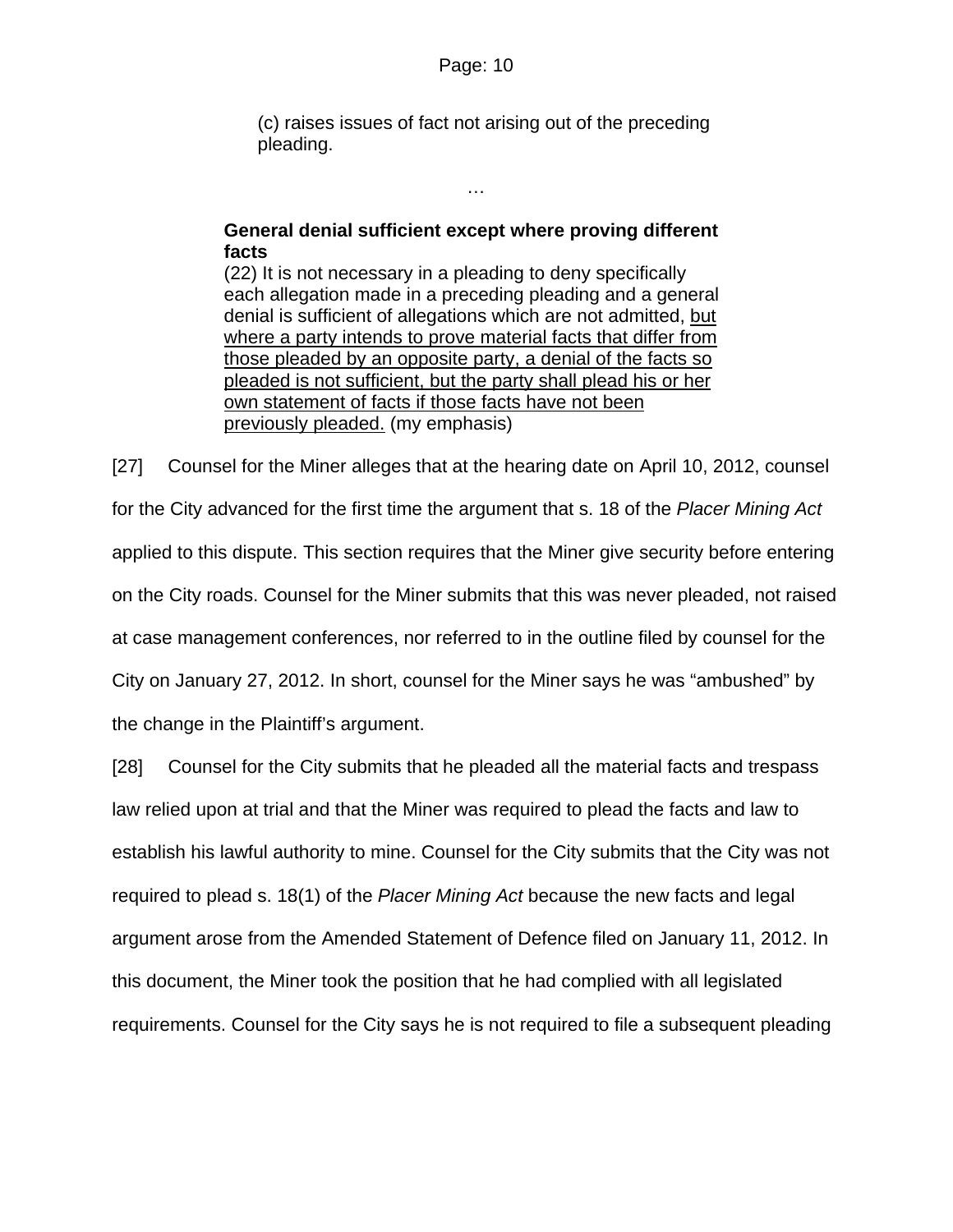to rebut this statement. In addition, the Amended Statement of Defence was filed after

the Outlines and counsel for the City says that no further pleading was required.

# **ANALYSIS**

[29] Both counsel referred to the case of *Fuller v. Schaff et al*., 2009 YKSC 22, in

which Gower J. set out at paras. 7 and 8:

[7] The essential purpose of pleadings is to define the issues, giving the opposing parties fair notice of the case they have to meet, and to provide the context for effective pre-trial case management, the extent of disclosure required, as well as the parameters or necessity of expert opinions: See *Keene* v. *British Columbia (Ministry of Children and Family Development*), 2003 BCSC 1544; and *No. 1 Collision Repair & Painting (1982), Ltd.* v. *I.C.B.C.* (1994) 30 C.C.L.I. (2d) 149 (B.C.S.C.). [8] In *Harry et al.* v. *British Columbia*, 1998 CanLII 6658 (B.C.S.C.) Smith J. stated at para. 5:

"[5] The ultimate function of pleadings is to clearly define the issues of fact and law to be determined by the court. The issues must be defined for each cause of action relied upon by the plaintiff. That process is begun by the plaintiff stating, for each cause, the material facts, that is, those facts necessary for the purpose of formulating a complete cause of action: *Troup v. McPherson* (1965), 53 W.W.R. 37 (B.C.S.C.) at 39. The defendant, upon seeing the case to be met, must then respond to the plaintiff's allegations in such a way that the court will understand from the pleadings what issues of fact and law it will be called upon to decide."

[30] In *Fuller v. Schaff*, counsel for the defendants made submissions on both a "policy" defence and a "statutory bar" defence that had not been pleaded. The material

facts supporting the defences had also not been pleaded. It was understood that the

arguments would be made in court, subject to a decision on whether they could be

considered pursuant to the *Rules*. If the defences were allowed, both counsel indicated

they might seek to re-open their cases for further evidence and argument.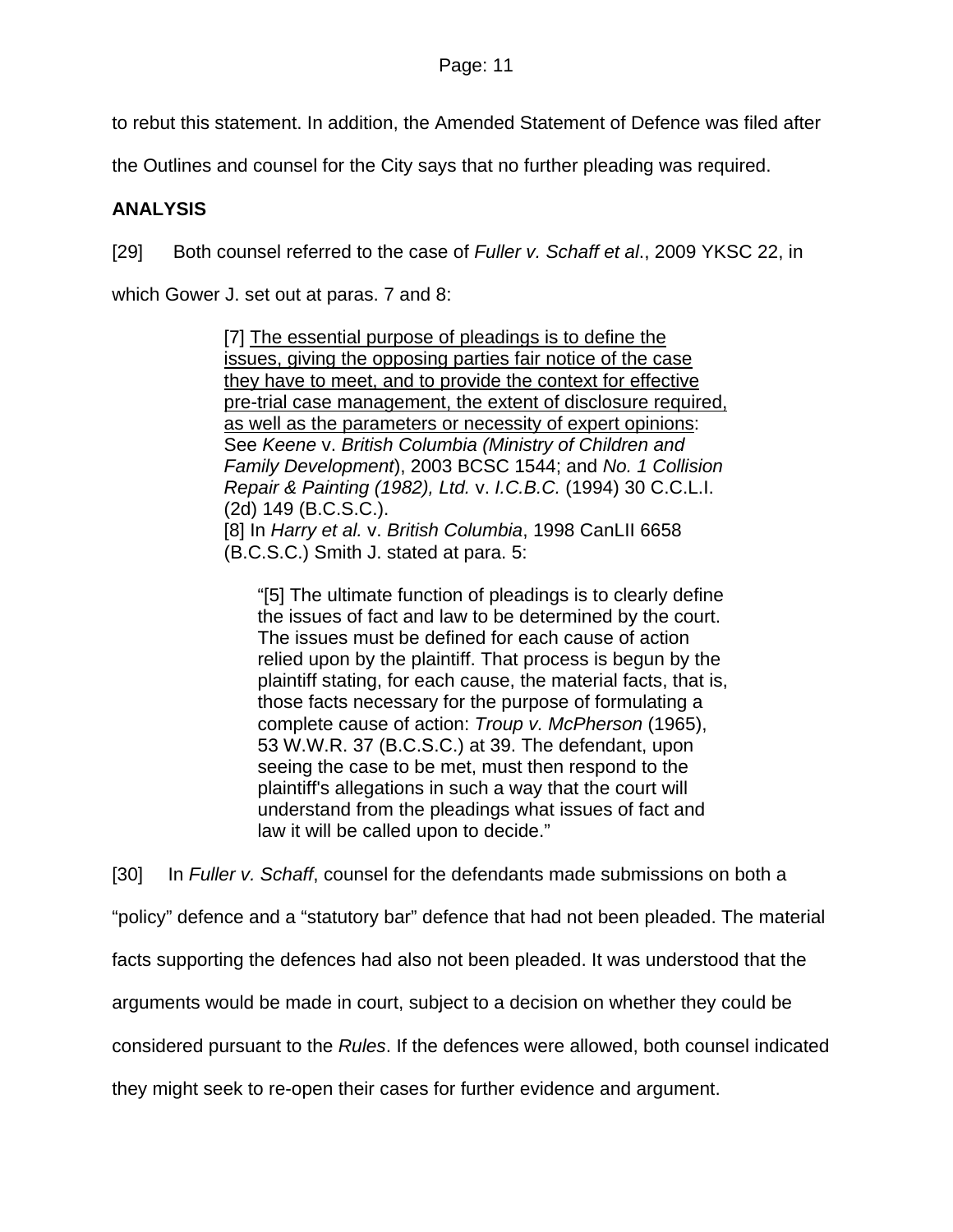- [31] I will focus on the statutory bar as it is similar to the s. 18(1) issue in this. In *Fuller*
- *v. Schaff,* the statutory bar arose from s. 18(7)(b) of the *Highways Act*, R.S.Y. 2002,

c. 108, which reads as follows:

(7) No action shall be brought against the Government of the Yukon for the recovery of damages caused

…

(b) by or on account of any construction, obstruction, or erection or any situation, arrangement, or disposition of any earth, rock, tree, or other material or thing adjacent to or in, along, or on the highway that is not on the travelled surface.

[32] Gower J. rejected the statutory bar defence for the following reasons, among others:

- 1. There was no reference to the relevant facts or statutory bar defence in the preceding pleadings, which contravened Rule 20(17); and
- 2. Rule 20(22) applied and required that "where a party intends to prove material facts that differ from those pleaded by an opposite party, a denial of the facts so pleaded is not sufficient, but the party shall plead his or her own statement of facts if those facts have not been previously pleaded".

[33] There is no doubt that these Rules, if raised at the trial, could have resulted in the defence of s. 18(1) being rejected as a deemed waiver of the defence. I decline to make this ruling in the case at bar, as it was not a matter that was addressed on April 10, 2012, when it could have been raised. The case proceeded on the basis that there would be further written submissions, but not on the basis that s. 18(1) would not be argued on its merits. Counsel for the Miner and the Court are placed in an invidious position by the last minute filing of new arguments and material by counsel for the City.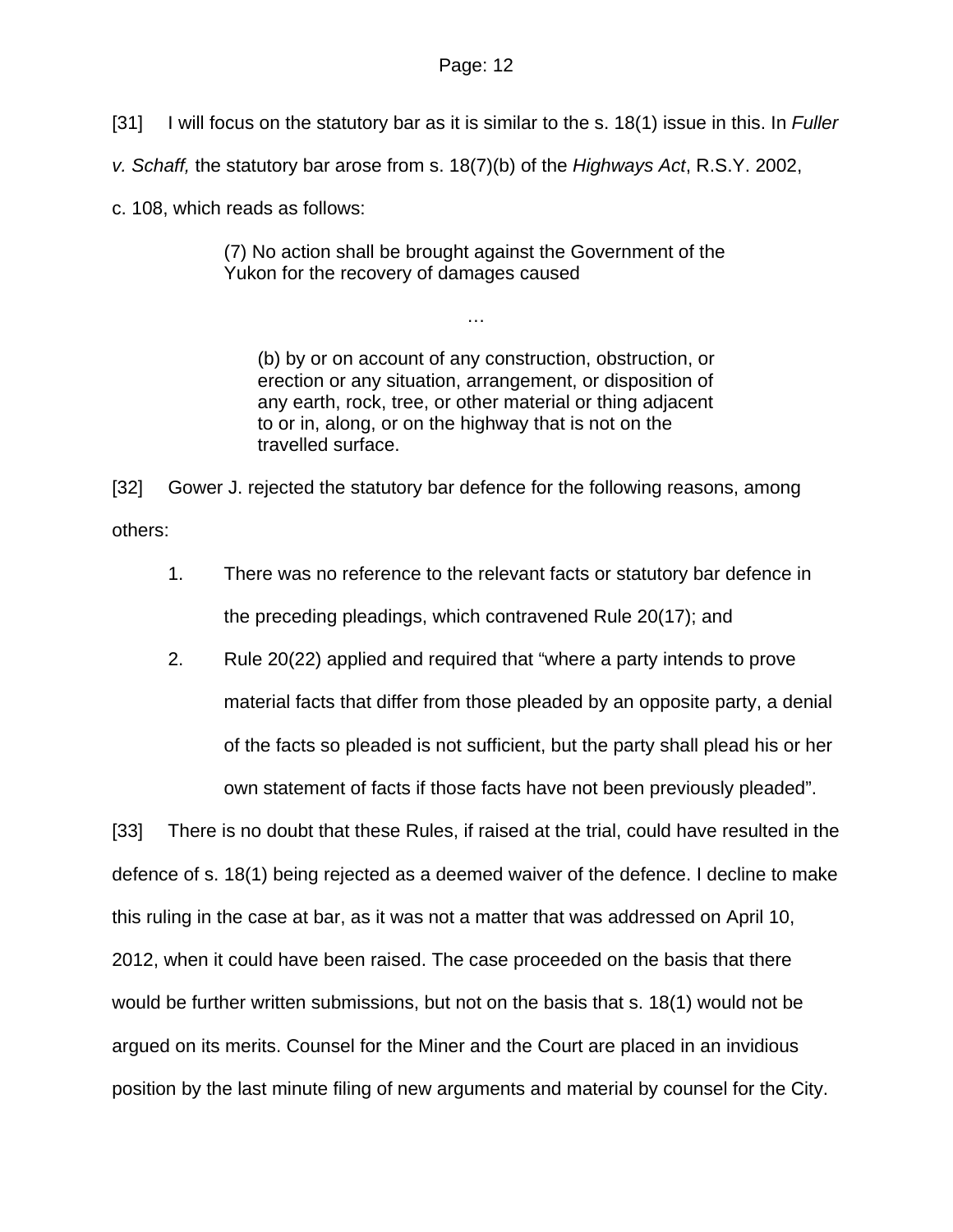Both counsel were from Vancouver and were prepared to make final submissions with their clients present. There were clearly significant cost and preparation considerations at the day of trial that rendered an adjournment and new trial date undesirable. The parties had invested a significant amount of time and money to determine the agreedupon factual and statutory basis to proceed to trial on. As well, this case is of significant importance to both the Dawson City residents and the jurisprudence of the Yukon.

[34] Although I ultimately agreed with the s. 18(1) argument, I nevertheless find that counsel for the City did indeed "ambush" counsel for the Miner, particularly in the context of the case management that had been carried out. The case management had gone exceedingly well up to the point of trial, and counsel had cooperated extensively to bring a complex factual and legal matter to court. Counsel for the City ought to know, after two years of managing every aspect of the case, that it was wholly inappropriate and unfair to raise the s. 18(1) defence at the last minute and catch his fellow counsel by complete surprise.

[35] The fair and proper procedure would have been to raise the new issue of s. 18(1) or the request to file a new argument at case management, so that each party could prepare arguments to address the new issue. Counsel for the City unfortunately chose the old trial by ambush technique, which is always difficult to deal with fairly on the morning of the trial. On the one hand, the court is always receptive to further written submissions and case law. On the other hand, counsel faced with new written submissions must weigh the cost of requesting an adjournment and preparing for a new hearing date, as opposed to completing the case in the timeline and cost expected by his client.